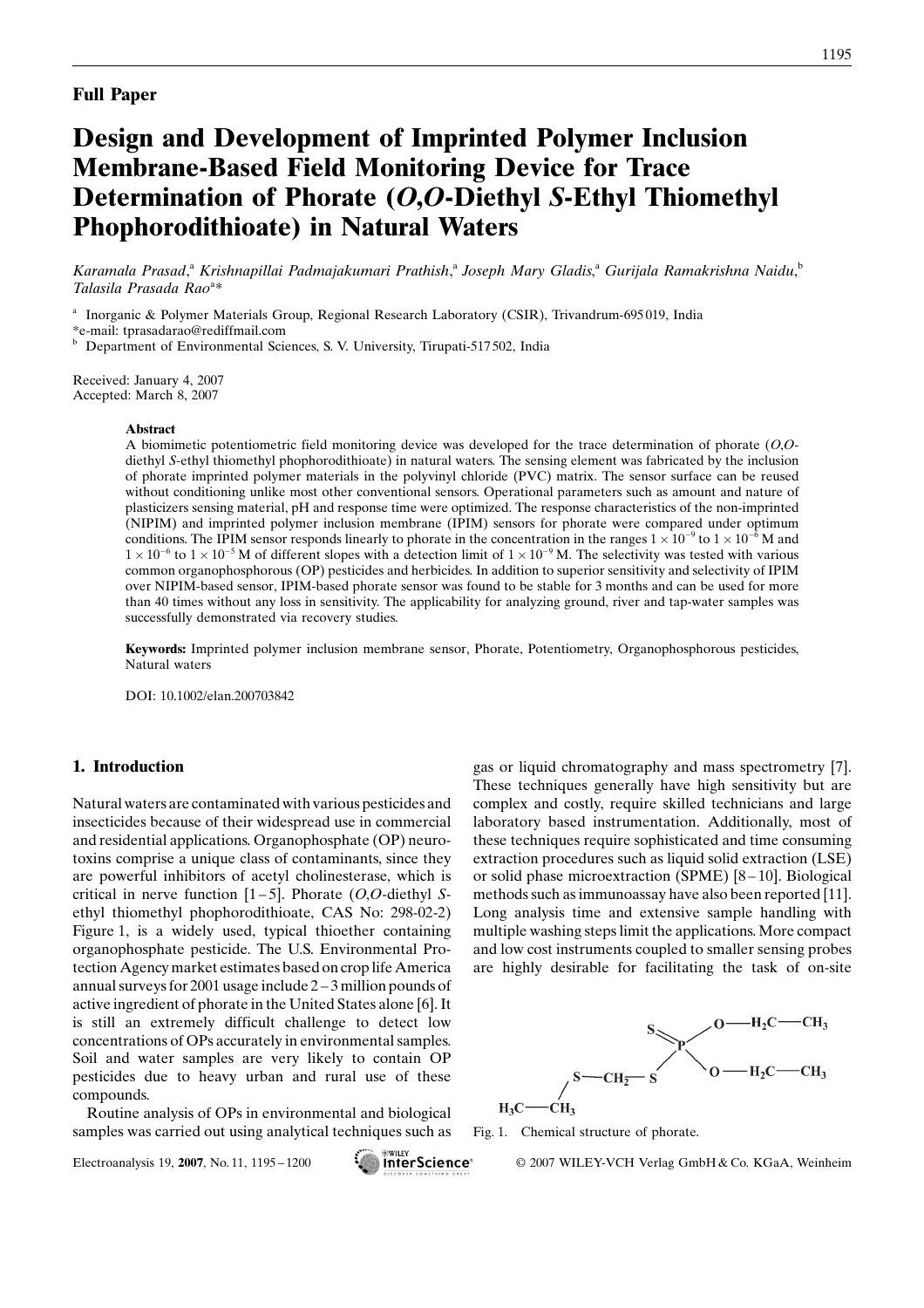monitoring of OP compounds. Eventhough enzyme based optical or electrochemical biosensors are available, they are prone to certain drawbacks [12 – 15]. Potentiometric sensors, being a subgroup of chemical sensors, are attractive for practical applications, as they are associated with small size, portability and low energy consumption and cost compared to other group of sensors.

New frontiers in the field of molecular imprinted polymers (MIPs) have created synthetic materials that can mimic the function of biological receptors but with less stability constraints [16, 17]. These biomimetic receptors can readily and unequivocally distinguish the target OP pesticide from structurally and functionally similar class of compounds. Thus, molecularly imprinted thin films of sol – gel materials with specific binding sites of parathion have been developed by Marx et al. [18]. The films were cast on glassy substrate and glassy carbon electrodes to detect parathion in aqueous solutions by GC-FPD and cyclic voltammetry respectively. Li et al. [19] has developed an electrochemical sensor for the determination of parathion based on p-tert-butyl calix[6]arene-1, 4-crown-4 sol-gel film. Jenkin et al. [20] has reported MIP based fiber optic sensors for OP pesticides and insecticides. An overview of biomimetic sensors for toxic pesticides and inorganics based on various transducers was given by Rao et al. [21]. As of now, there are no literature reports on the utilization of imprinted polymer inclusion membrane (IPIM) based sensors for the trace determination of OP pesticides. This paper describes the fabrication of one such IPIM based biomimetic potentiometric sensor for routine monitoring of phorate down to  $5 \times 10^{-9}$  M levels in natural waters by inclusion of phorate imprinted material in polyvinyl chloride (PVC) matrix.

## 2. Experimental

## 2.1. Reagents

Phorate, Parathion, Atrazine, Dichlorovos, ethion, disulfoton, diazinon, 2,4-D, 2,4,5-Twere obtained from SUPELCO, USA. Methacrylic acid(MAA), Ethylene glycol dimethacrylate (EGDMA), 2,2'-Azobisisobutyronitrile (AIBN), din-octylphthalate (DOP), 2-nitrophenyloctyl ether (NPOE), bis(2-ethylhexyl) sebacate (BEHS), tris(2-ethylhexyl) phosphate (TEHP) andhigh molecular mass poly(vinyl chloride) (PVC) were obtained from Aldrich (Milwaukee, WI, USA). All other reagents used were of analytical grade and deionized water was used throughout. Stock standard solution of phorate  $(10^{-4} \text{ M})$  was prepared in  $10^{-3} \text{ M}$ phosphate-saline buffer  $(10^{-3} M \text{ Na}H_2 \text{PO}_4 + 10^{-3} M \text{ KCl})$ . The solutions of  $1.0 \times 10^{-5}$  to  $1.0 \times 10^{-9}$  M of phorate were prepared by aqueous dilution of a definite volume from the stock standard solution by maintaining a overall concentration of  $10^{-4}$  M in NaH<sub>2</sub>PO<sub>4</sub> and  $10^{-4}$  M in KCl.

## 2.2. Equipment

Potentiometric response characteristics were studied with an ELICO make Ion analyzer, Model No.LI 126 (ELICO, Hyderabad, India).

## 2.3. Synthesis of Phorate Imprinted and Nonimprinted Polymer Materials

Phorate imprinted polymer materials were prepared by bulk polymerization method. 1 mmol of phorate and 8 mmol of MAA were taken in an RB flask and allowed for prearrangement for 5 min. It is then followed by the addition of 20 mmol of EGDMA and 2 mmol of AIBN and 5 mL of porogen (Toluene) was added. The mixture was then purged with  $N_2$  for 5 min and the flask was sealed under this inert atmosphere. It was then kept stirring in an oil bath at  $60^{\circ}$ C to start the polymerization process. After 24 h, the obtained polymer materials were crushed and sieved and the particles having in the range  $50 - 105$  µm were collected. The polymer materials were washed with acetone to remove the unpolymerized reactants. The phorate template was removed by soxhlet extraction with glacial acetic acid for 1 h followed by toluene for 2 h. Then, the particles were suspended in acetone and allowed to settle for 4 h. The sedimented particles were discarded and those not sedimented were collected by centrifugation. This process was repeated two times. The resulting MIP particles were dried to constant weight under vacuum at  $60^{\circ}$ C and were used in the following experiments. Nonimprinted polymer (NIP) particles were prepared analogously without the addition of phorate during polymerization.

#### 2.4. Membrane Preparation and Sensor Fabrication

The IPIM and corresponding nonimprinted (NIPIM) sensor was constructed by following the general procedure mentioned below. The phorate imprinted and non-imprinted polymer particles synthesized in Section 2.3 (90 mg) were included to 0.2 mL of NPOE (DOP, BEHS, TEHP) and 2.5 mL of THF containing 90 mg of PVC. The resulting solution was homogenized and poured into a Teflon mould of 17 mm diameter. Polymer membrane of ca. 0.45 mm thickness was obtained by the slow evaporation of the solvent. The membranes were glued to one end of a pyrex glass tube with Araldite. The tube was then filled with an internal filling solution of  $10^{-4}$  M phorate in 0.1 mM of each of  $NaH<sub>2</sub>PO<sub>4</sub>$  and KCl buffer. A schematic diagram of membrane formation and fabrication of biomimetic potentiometric sensor is given in Figure 2. The sensor was kept in air when not in use.

#### 2.5. EMF Measurement

The sensor was conditioned in 25 mL of 0.1 M Tris buffer with pH 10 for 30 min. The response of the sensor was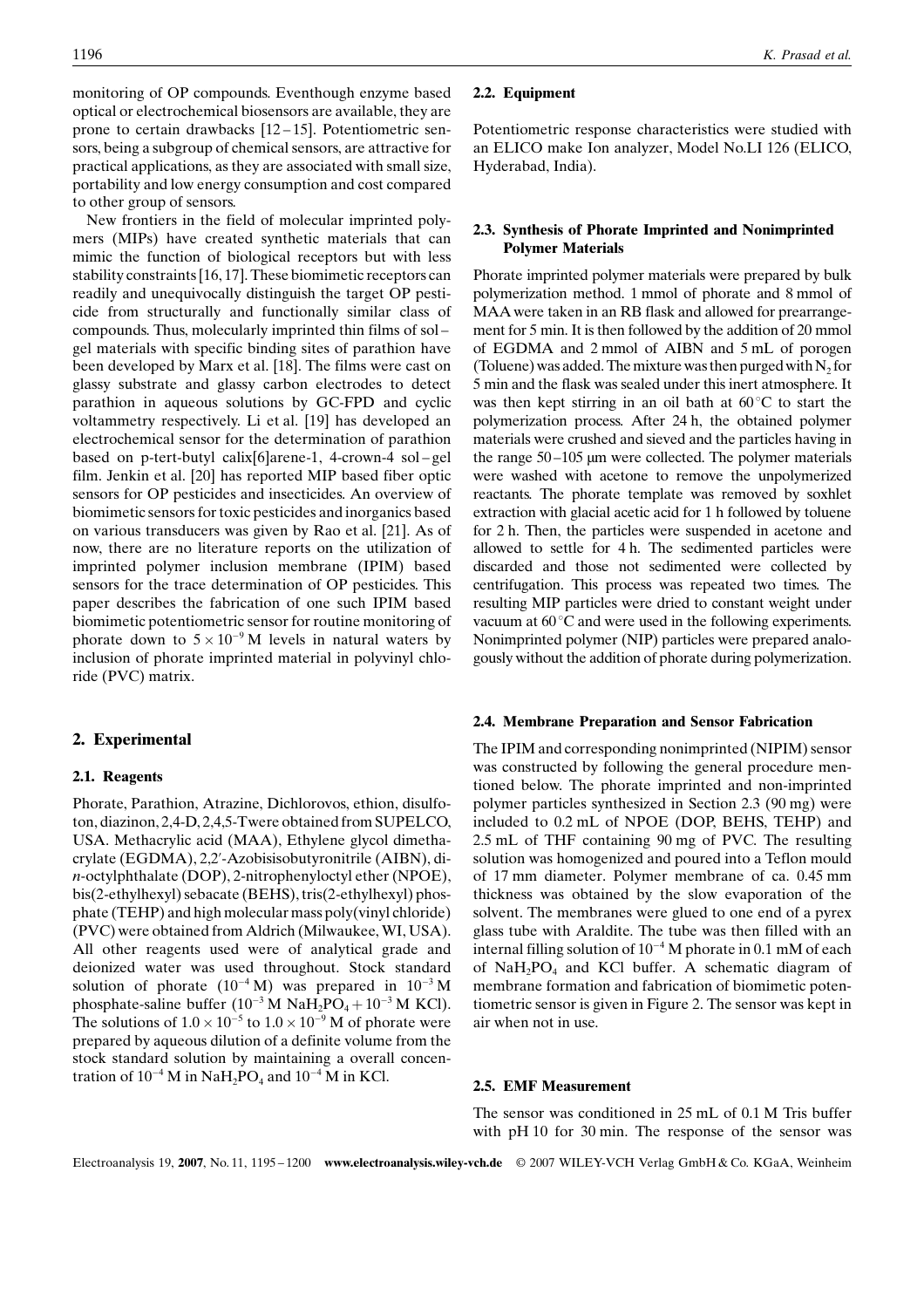

Fig. 2. A schematic representation of imprinted polymer inclusion membrane-based field monitoring device for phorate.

examined by measuring the electromotive force (EMF) of the following electrochemical cell.

Ag, AgCl  $1.0 \times 10^{-4}$  M phorate in 0.1 mM phosphate saline | PVC membrane | sample || KCl (saturated) | HgCl<sub>2</sub>, Hg.

The potential response of the sample solutions containing different concentrations  $[1 \times 10^{-10} \text{ M}$  to  $1 \times 10^{-5} \text{ M}]$  of phorate in 50 mL of 0.1 M Tris buffer (pH 10) were measured. The EMF was plotted as a function of phorate concentration.

## 2.6. Analysis of River/Ground/Tap Waters

The pHs of ground, river or tap water samples (ca. 45 mL) were adjusted to pH 10 after the addition of 5 mL of 1 M Tris buffer using HCl or NaOH. The samples were analyzed via standard addition method using the above fabricated IPIMbased phorate potentiometric sensor by following the analytical procedure mentioned above.

## 3. Results and Discussion

#### 3.1. Effect of Membrane Composition

The sensor performance depends a lot on the optimal design of the membrane. Literature reports on conventional potentiometric sensors for inorganics shows that the response behavior of the sensor depends on the various features such as nature of plasticizer, nature andamount of sensing material used  $[22 - 25]$ . The various parameters of phorate sensor membrane have been optimized under similar lines.

## 3.1.1. Influence of Plasticizer

The response mechanism of the sensor strongly depends on the mobility of electroactive species, thereby reducing the resistance. Incorporation of suitable plasticizer influences the working concentration range of potentiometric sensor by enhancing the mobility of target analytes. Moreover, it ensures flexibility to the membrane. As it is shown that the plasticizers improves the electrochemical properties of potentiometric sensors including dysprosium ion imprinted polymer based sensor  $[22 - 24]$  the effect of different plasticizers on the performance of phorate sensor was investigated. Figure 3 shows the potential output of phorate IPIM sensor with different plasticizers NPOE, BEHS, TEHP and DOP. From the Figure, it is evident that membranes with NPOE and BEHS alone offers better response characteristics in the concentration range  $1 \times 10^{-9}$ to  $1 \times 10^{-5}$  M compared to TEHP and DOP sensors. Also, the magnitude of potential difference for these two membranes is higher in each decade. Considering the stability of EMF output and consequent better precision of NPOEbased sensor over BEHS, NPOE is preferred for fabricating phorate IPIM sensor. This observation is coherent with earlier  $[26, 27]$  reports on which can be attributed to the higher dielectric constant of the plasticizer, i.e., plasticizer NPOE having high dielectric constant of 24.0 giving better characteristics than DOP ( $\varepsilon$  = 5.0), BEHS ( $\varepsilon$  = 4.0) and TEHP ( $\varepsilon$  = 4.8). It is pertinent to mention here that the phorate membranes were found to be brittle in the absence of plasticizer and the sensor performance could not be studied.

#### 3.1.2. Effect of PVC to MIP Particles Ratio

Since the phorate IPIM sensor performance depends heavily on the affinity sites available for template binding,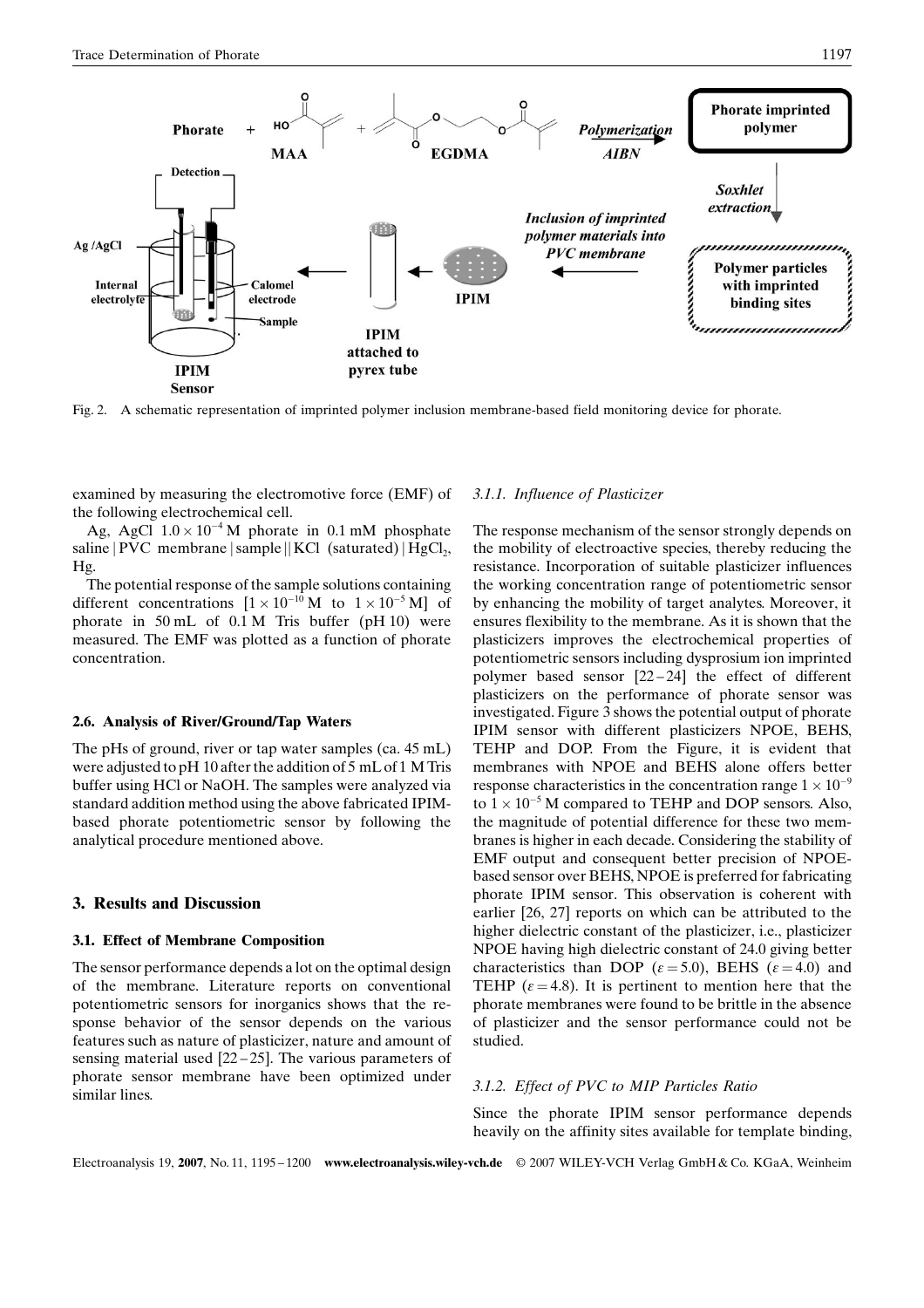

Fig. 3. Potential output of phorate IPIM sensor fabricated using various plasticizers.

optimum ratio of PVC to MIP is essential. Table 1 shows the performance of the membrane sensor while varying the amount of MIP particles in the PVC matrix. From the table, it is clear that the membranes with  $1:1$  and  $2:1$  ratios are equally good or rather increasing the amount of MIP particles beyond a particular limit does not enhances its response behavior in contradiction to our expectation. This may be due to the inhomogeneous nature of the  $2:1$ membrane thereby restricting the interaction of template with affinity sites. In the case of membranes with 1 : 0.5 ratio, the total number of binding sites available for the rebinding of phorate is relatively low, for the membrane to respond effectively. Hence, the 1:1 membrane was selected for further studies.

## 3.2. Effect of pH

The pH of the test solution plays a crucial role in deriving optimum IPIM sensor performance. The influence of pH on the phorate IPIM sensor response has been studied by varying it from 8 to 11 in steps of 0.5 after addition with 5 mL of 1.0 M tris(hydroxymethyl) aminomethane (Tris) buffer. The results indicate that the optimum pH for constant and maximum response behavior over the entire concentration range of phorate  $(1 \times 10^{-9}$  to  $1 \times 10^{-5}$  M) is 9.5 to 10.5. Hence, the pH of the test solution was adjusted to ca. 10 after the addition of 5 mL of 1.0 M Tris buffer. Tris buffer plays a vital role in the stabilization of these phosphorus thioesters in the alkaline medium rather than hydrolyzing it in contrast to other alkaline buffers working in this pH range. This is due to the weaker nucleophilicity and higher basicity of Tris buffer, which helps us in dealing with these pesticides.

## 3.3. Dynamic Response Time

Dynamic response time is another factor that measures the sensing ability of a sensor. The response time was recorded by varying the phorate concentration in the test solution from  $1 \times 10^{-9}$  to  $1 \times 10^{-5}$ . It was observed that 95% of the phorate IPIM sensor response was realized within 2 min and reaches equilibrium response in a time of about 5 min. To evaluate the reversibility of phorate sensor, a similar procedure in opposite direction was studied. The measurements performed in the sequence of high to low concentration (from  $1 \times 10^{-5}$  to  $1 \times 10^{-9}$  M) indicate that the IPIM sensor was reversible analogous to most of the conventional potentiometric sensors.

## 3.4. Sensitivity and Detection Limit

The response performance of the non-imprinted(NIPIM) and phorate imprinted (IPIM) sensors were compared under the optimum conditions (Fig. 4). As seen from the above Figure, the plot of  $E$  vs. log [phorate] for an IPIM sensors gave linear calibration plot with 2 different slopes gave linear calibration plot with 2 different slopes in the range  $10^{-9}$  to  $10^{-6}$  and  $10^{-6}$  to  $10^{-5}$  M. It was observed that the absolute potentials obtained from non-imprinted polymer materials (ref. inset) were unstable (i.e., varying in a range of  $\pm$ 7 mV) which is due to nonspecific binding of analyte in contrast to the specific site selective binding in the case of imprinted polymer materials. The stable potential of phorate imprinted membrane is attributed to the template (phorate) specific binding sites. The imprinting effect was further exemplified by the higher potential response of imprinted membrane in each decade compared to nonimprinted one (see inset) and the lower detection limit of  $1 \times 10^{-9}$  M for imprinted polymer membrane which is calculated based on IUPAC recommendation [28]. On the other hand, the NIPIM do not respond to phorate below  $1 \times$  $10^{-8}$  M and moreover the values were unstable even at higher concentrations of phorate.

## 3.5. Sensor Selectivity

Selectivity is undoubtedly an important issue in the implementation of imprinted polymer inclusion membrane based

Table 1. Effect of weight ratio of MIP particles to PVC on phorate IPIM sensor response.

| Weight of MIP particles (mg) | Weight of $PVC$ (mg) | Weight ratio | Working concentration range (M)                                           |
|------------------------------|----------------------|--------------|---------------------------------------------------------------------------|
| - 45<br>- 90                 | 90<br>90             | 0.5:1        | $5 \times 10^{-7} - 10^{-5}$<br>$10^{-9} - 10^{-6}$ & $10^{-6} - 10^{-5}$ |
| 180                          | 90                   | 1:1<br>2:1   | $10^{-9} - 10^{-6}$ & $10^{-6} - 10^{-5}$                                 |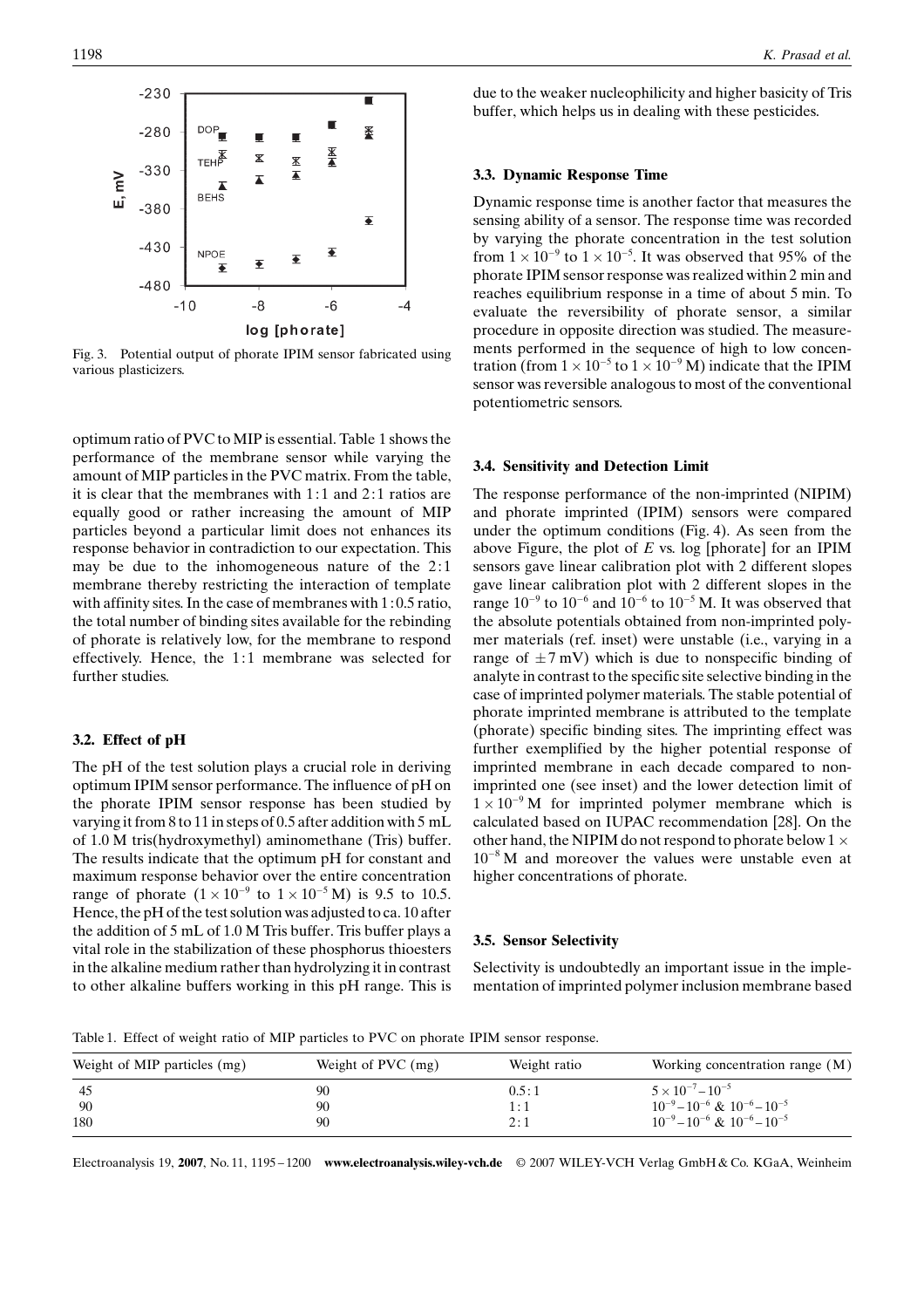

Fig. 4. Potential response of NIPIM and phorate IPIM sensors.

sensors. In environmental applications, the concentration of the target analytes can be quite low and reasonably high selectivity is essential for an effective treatment. Hence, the selectivity of the developed sensor with various common organophosphorous pesticides and herbicides was tested. The change in potentiometric response resulting from the exposure to coexisting species individually with IPIM and NIPIM-based sensors were recorded on changing the phorate concentration from  $1 \times 10^{-7}$  M to  $1 \times 10^{-6}$  M and the results obtained are shown in Figure 5. The species which are more likely to coexist with phorate do not respond with IPIM sensor except diazinon and disulfoton. This can be attributed to the fact that diazinon and disulfoton belong to the same thioether class. Even these species upto  $10^{-8}$  M

have no deleterious effect on the potential response of phorate. The IPIM sensor gave better response to phorate than NIPIM sensor, which substantiates the imprinting effect.

#### 3.6. Stability and Reusability

The important criteria required for any sensing device in addition to sensitivity and selectivity is stability and reusability. The above fabricated IPIM based phorate sensor was found to be stable (deviation less than  $\pm 1.0$  mV for  $5 \times$  $10^{-9}$  M for phorate) for 3 months and can be reused for more than 40 times without any loss in sensing ability. Furthermore, the sensing membrane does not require any conditioning, i.e., no need for soaking in conditioning solutions after fabrication.

### 3.7. Analytical Applications

Since the interferents did not give any false positive signals, groundwater samples were analyzedby spiking with known amounts of phorate. The results obtained are shown in Table 2 from which it is clear that the IPIM based phorate sensor can reliably be used for monitoring phorate contaminated natural waters containing host of other pesticides and herbicides.

## 4. Conclusions

This report describes a simple and elegant way of designing imprinted polymer inclusion membrane (IPIM) sensor for phorate based on molecular imprinting technology. The



Fig. 5. Potentiometric response of phorate IPIM and NIPIM sensor against other pesticides in the concentration range  $1 \times 10^{-7}$  to  $1 \times$  $10^{-6}$  M.